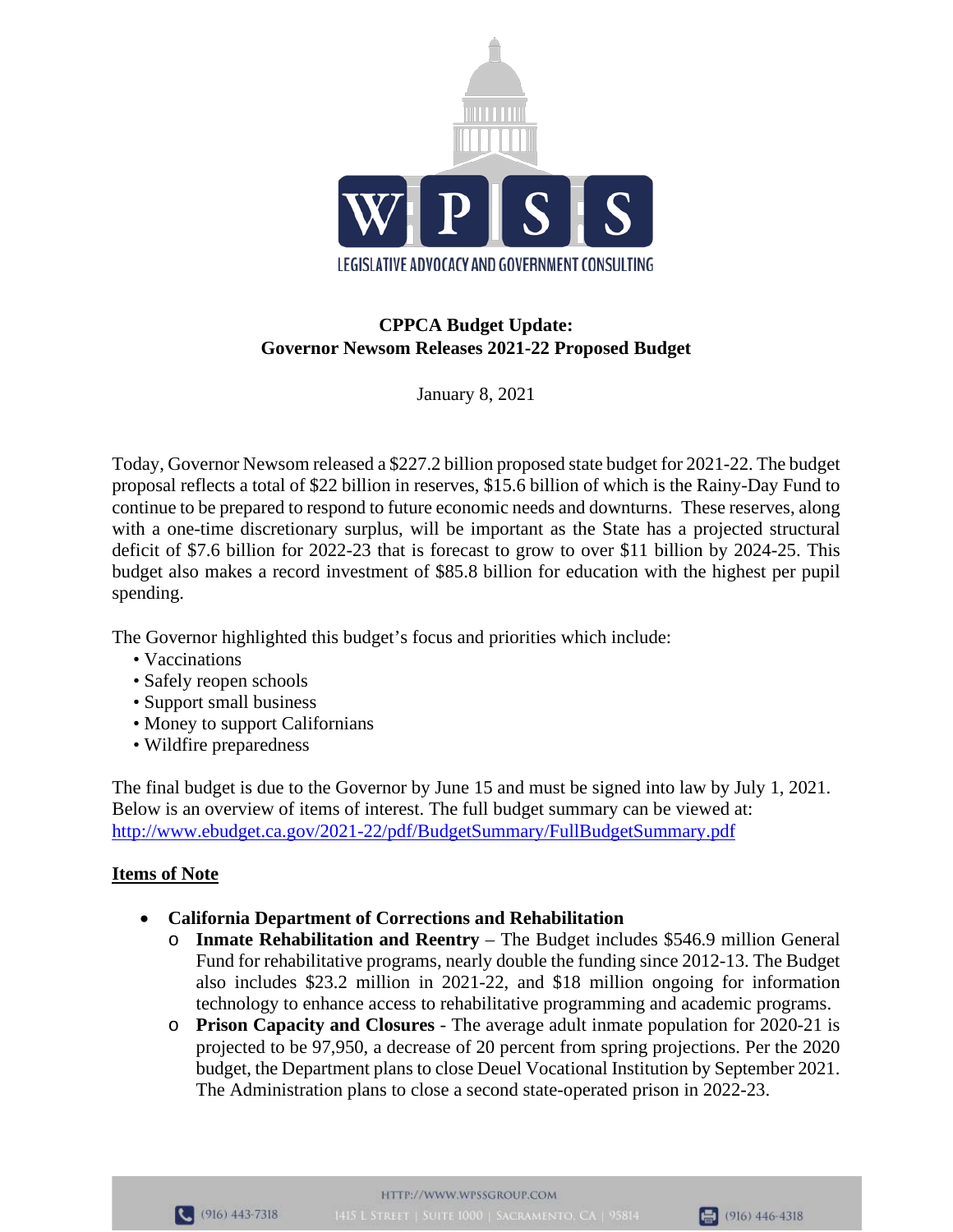- o **Staff Development and Support**  Includes \$21.2 million in 2021-22 to enhance staff development through new training and would entail the repurposing of the former Northern California Women's Facility into a new hands-on training facility.
- **DJJ Realignment –** The Budget provides an overview of the funding and transition of DJJ youth pursuant to SB 823. The 2021-22 estimated population is expected to be 729, a reduction of 126 compared to the spring projections.
	- o **Closure Date –** The Budget notes that DJJ is expected to close on June 30, 2023.
	- o **Office of Youth and Community Restoration**  Budget includes \$3.4 million in 2021-22 and \$3.1 million ongoing to develop reports on youth outcomes in the juvenile justice system, staff a Child Welfare Council committee, and create an Office Ombudsperson.
- **California Community Corrections Performance Incentive Act (SB 678) –** The Budget notes that in light of the COVID-19 impacts on court processing as well as AB 1950 enactment and the impacts of both on current calculations, the budget provides \$122.9 million statwide to county probation departments, based on the highest payment to individual counties over the prior three fiscal years.
- **Probation Services –** The Budget provides \$50 million one-time funding to county probation departments to support transitions and implementation of programs as noted in the Budget. These funds may be used for services with an emphasis on keeping juveniles and adults out of the criminal justice system, moving them quickly and successfully through the system, and keep them from reentering the system.
- **CCP Implementation Grants** The budget continues to propose \$7.95 million to go out to the counties that report on their realignment efforts to the BSCC. Counties are eligible to receive funding if they submit a report to the Board of State and Community Corrections annually that provides information about the implementation of the Community Corrections Partnership plan accepted by the County Board of Supervisors pursuant to Section 1230.1 of the Penal Code. As in years past, the funds would be distributed based on the most recent county population as follows: (1) \$100,000 to each county with a population of 0 to 200,000, inclusive, (2) \$150,000 to each county with a population of 200,001 to 749,999, inclusive, and (3) \$200,000 to each county with a population of 750,000 and above.
- **PRCS Mitigation Funding –** The Budget proposes \$19.5 million for county probation departments to supervise the temporary increase in the average daily populations of offenders on PRCS as a result of the implementation of Proposition 57.

## **Health and Human Services**

- **California Advancing and Innovating Medi-Cal (CalAIM)** 
	- o Proposes to implement CalAIM effective January 1, 2022
	- o Budget includes \$1.1 billion in 2021-22 which will provide for enhanced care management and expand whole person care approaches.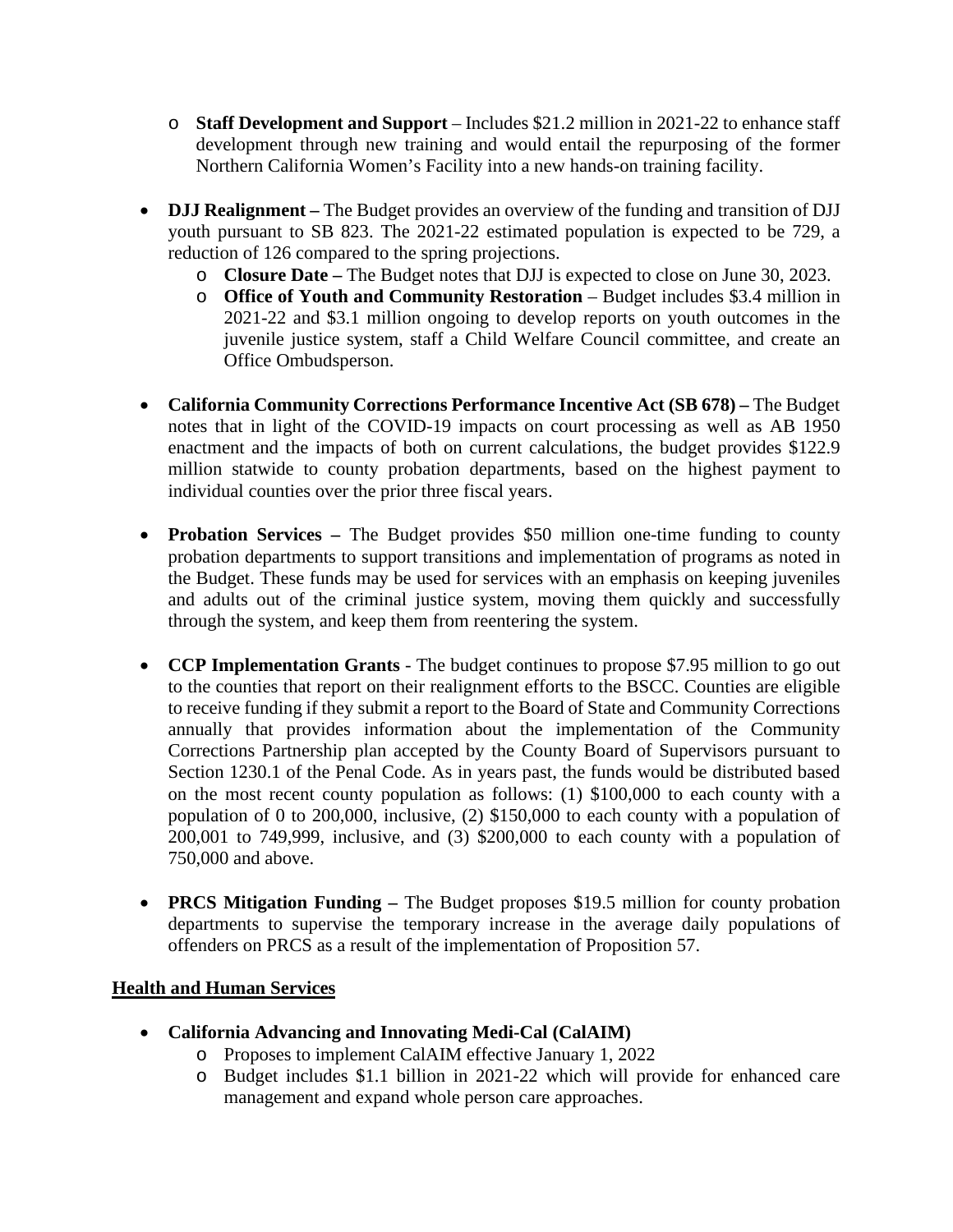### • **Community Behavioral Health Treatment**

o \$750 million is included for competitive grants to counties to acquire and rehabilitate real estate to expand the community continuum of behavioral health treatment resources to address individuals experiencing a crisis and as part of a framework to mitigate and address homelessness.

## • **Student Mental Health**

- o The Budget includes one-time \$400 million available over multiple years for the Department of Health Care Services to implement an incentive program through Medi-Cal managed care plans, in coordination with county behavioral health departments and schools.
- o \$25 million one-time MHSA available over five years to augment the Mental Health Student Services Act Partnership Grant for partnerships between county mental health and school districts.
- o \$25 million ongoing Prop 98 to fund partnerships with county behavioral health to support student mental health services.

### **Judicial Branch**

The Budget includes \$72.2 million ongoing GF, an increase of 3.7 percent compared to 2020, for the trail courts to help address impacts of COVID-19.

- **Fines and Fees –** The Budget includes \$12.3 million in 2021-222, increasing to \$58.4 million ongoing to expand the Judicial Council ability to pay program statewide and incorporate both traffic and non-traffic infractions. The ongoing costs include \$2.7 million to implement an online application system and \$55.7 million to backfill the estimate loss in revenue to support trial court operations. This will be implemented on a phased schedule with several courts joining each year.
- **Pandemic Early Disposition Calendar Program –** The Administration plans to work with the Legislature and the Judicial Council to establish a Pandemic Early Disposition Calendar Program, which would create opportunities for certain defendants to be eligible for diversion. Consideration will be given to dismiss charges for defendants who have no violations or new charges while participating in a diversion program.

### **Department of Justice**

- **Use of Force Investigations** The Budget provides \$13 million in 2021-22 to establish three teams (northern, central, southern) to conduct investigations pursuant to AB 1506. AB 1506 also requires DOJ, commencing July 1, 2023 to operate a Police Practices Division to review and make recommendations on the use of deadly force policies.
- **Juvenile Court and Probation Statistical System** The Budget includes \$1.9 million in 2021-22 and \$1 million in 2022-23 to convene a working group to submit a plan for the replacement of the Juvenile Court and Probation Statistical System with a modern database.